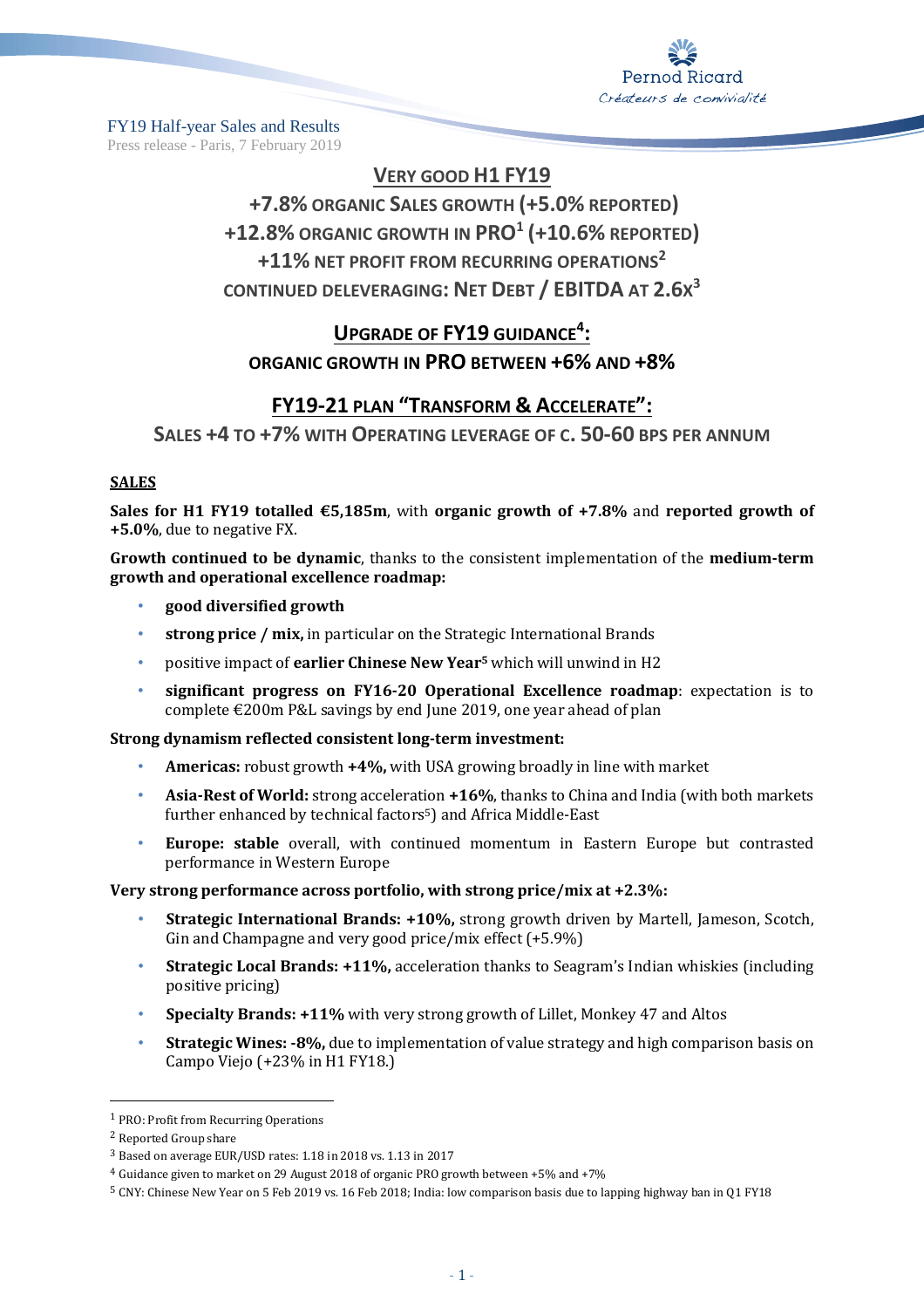

Press release - Paris, 7 February 2019

**Q2 Sales were €2,798m, with +5.6% organic growth (+3.2% reported),** following a Q1 that was enhanced by phasing and the comparison base.

**H2 growth is expected to moderate** due to Martell sustainable growth management, wholesaler inventory optimisation in USA and a commercial dispute in France and Germany.

### **RESULTS**

**H1 FY19 PRO<sup>1</sup> was €1,654m, with organic growth of +12.8%** and **+10.6% reported**. For full-year FY19, the **FX impact on PRO is estimated at c. +€30m2.**

**The H1 organic PRO margin was up very significantly, by +148bps**, thanks to:

- **very strong topline growth**
- **Gross margin expansion +71bps,** partially favoured by earlier CNY
	- **improved pricing** driven by Martell, Seagram's Indian Whiskies, Chivas, Jameson and Perrier-Jouët
	- **negative mix** impact due to acceleration of Seagram's Indian Whiskies, although their margin is improving
	- **COGS inflationary pressure** mostly offset by **Operational excellence** initiatives
- **A&P: +5%** with reduction in A&P ratio due to H1/H2 phasing
- **Structure cost discipline: +5%**.

**H2 margin to be softer** due to managing Martell growth sustainability, finished goods' inventory optimisation in USA and A&P phasing.

The H1 FY19 corporate income **tax rate** on recurring items was **c.25%;** the rate is expected at c. 26% **for full-year FY19**.

**Group share of Net PRO**<sup>1</sup> **was €1,105m,** +11% reported vs. H1 FY18, thanks mainly to excellent improvement in PRO.

**Group share of Net profit was €1,023m,** -11% reported vs. H1 FY18, despite excellent improvement in PRO due to lapping positive non-recurring items in H1 FY18 (one-off Scotch bulk sale, tax reimbursement and re-evaluation of deferred tax pursuant to the USA tax reform.)

#### **FREE CASH FLOW AND DEBT**

 $\overline{\phantom{a}}$ 

**Free Cash Flow was €585m,** in decline vs. H1 FY18, due to positive non-recurring one-offs in H1 FY18.

Net debt decreased by €152m vs. H1 FY18 to €7,223m at 31 December 2018 despite the €93m increase in the dividend payment. **The Net Debt/EBITDA** ratio at average rates <sup>3</sup> was **down significantly to 2.6x** at 31 December 2018.

The average **cost of debt was 3.8% for H1 FY19** and expected at c. 3.9% for full year FY19.

<sup>1</sup> PRO: Profit from Recurring Operations; A&P: Advertising & Promotional expenditure

<sup>&</sup>lt;sup>2</sup> Based on average FX rates projected on 24 January 2019, particularly a EUR/USD rate of 1.14

<sup>3</sup> Based on average EUR/USD rates: 1.18 in 2018 vs. 1.13 in 2017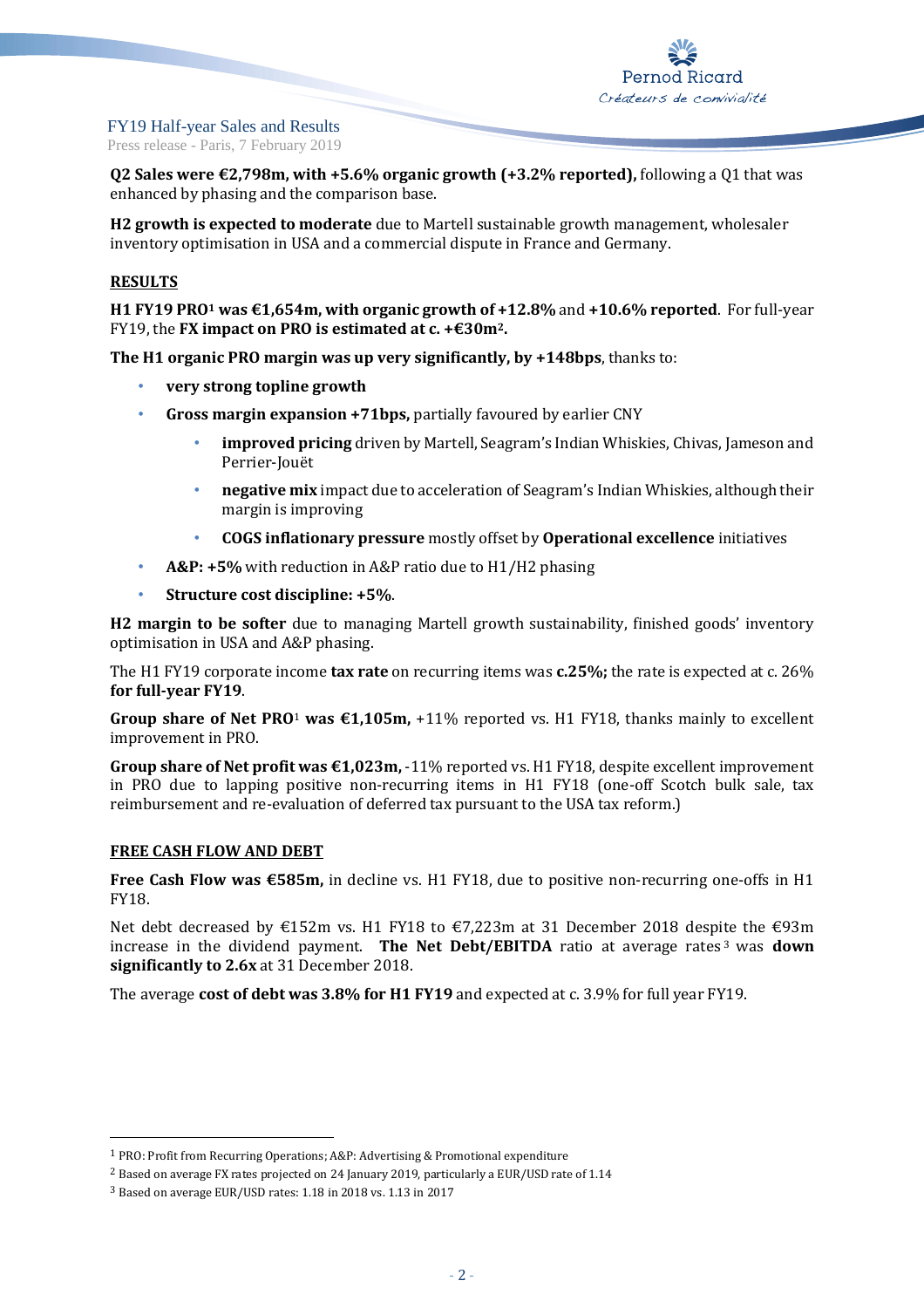### **TRANSFORM & ACCELERATE 3-YEAR PLAN**

"Transform & Accelerate" started in FY19 with the objective of embedding dynamic growth and improving operational leverage, in line with the objective of maximising long term value creation.

### **FY19-21 ambition:**

- **+4% to +7% topline growth**, leveraging key competitive advantages and consistent investment behind key priorities
- focus on **pricing and building on operational excellence initiatives, with new plan aiming at delivering additional savings of €100m by FY21**
- strong **A&P investment, maintained at c.16% of Sales,** with careful arbitration to support must-win brands and markets while stimulating innovation
- **discipline on Structure costs**, investing in priorities while maintaining agile organisation, with growth below topline growth rates
- **Operating leverage of c.50-60 bps, provided topline is in +4 to +7% bracket.**

### **REMINDER OF FINANCIAL POLICY**

- progressively **increase dividend distribution to c. 50%** of Net profit from Recurring Operations by FY20 (NB FY18 dividend at 41%)
- commitment to **active portfolio management and value-creating M&A** while retaining **investment grade** rating.

As part of this communication, **Alexandre Ricard**, Chairman and Chief Executive Officer, declared,

"*H1 FY19, the first semester of our new Transform & Accelerate 3-year plan, was very strong. While enhanced by phasing, it confirms the acceleration of our growth, resulting from our long-term investment strategy.* 

*For full year FY19, in an environment that remains uncertain, we aim to continue dynamic and diversified growth across our regions and brands. By the end of June 2019, we will have completed our operational excellence plan announced in 2016, delivering €200m of P&L savings one year ahead of plan.* 

*We are increasing our guidance for FY19 organic growth in Profit from Recurring Operations to between +6% and +8% while improving operating leverage by c. 50bps. We will continue to roll out our strategic plan, focused on investing for sustainable and profitable long-term growth."*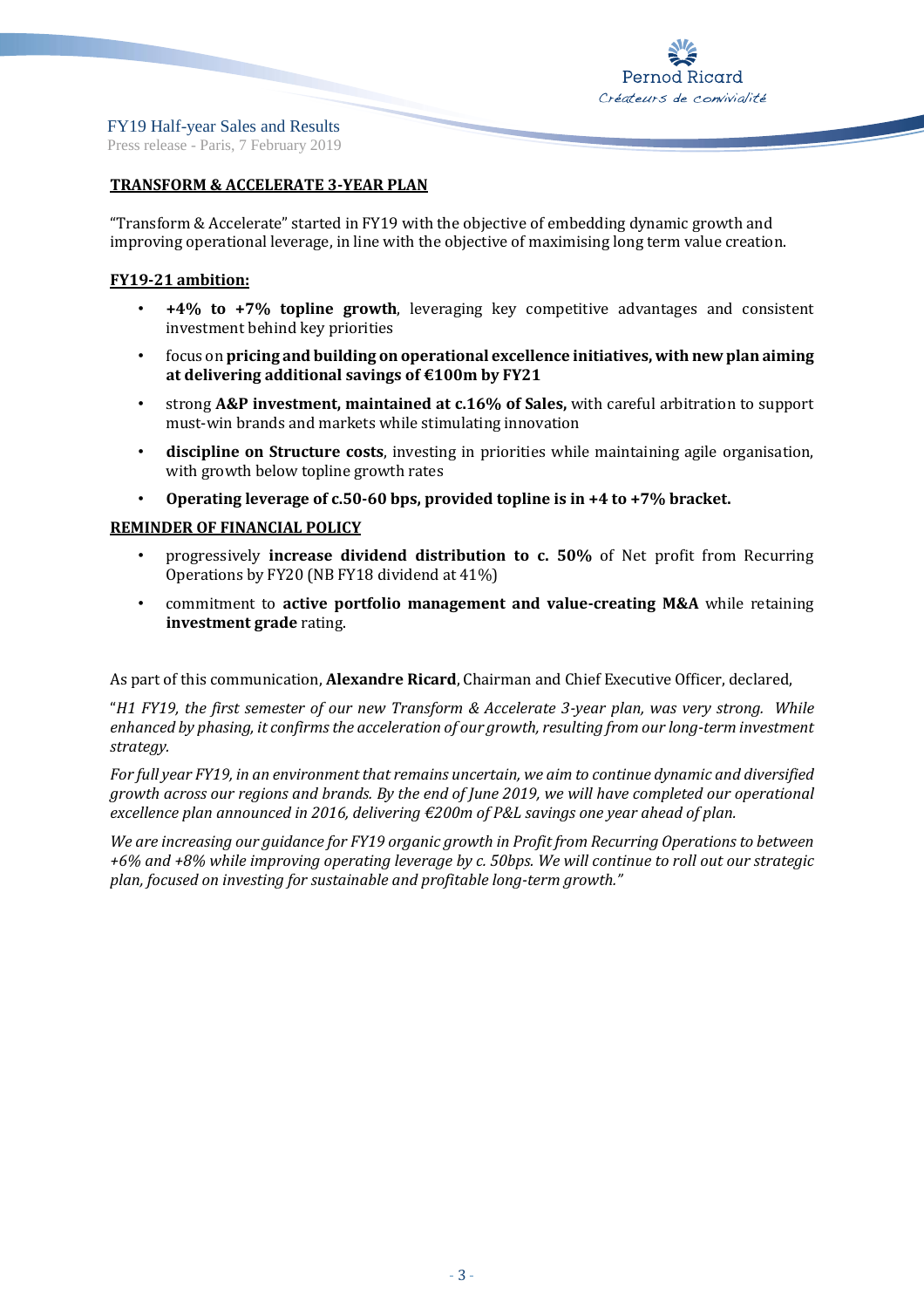Press release - Paris, 7 February 2019

*All growth data specified in this press release refers to organic growth (at constant FX and Group structure), unless otherwise stated. Data may be subject to rounding.*

*A detailed presentation of H1 FY19 Sales and Results can be downloaded from our website:* [www.pernod-ricard.com](http://www.pernod-ricard.com/)

*Audit procedures have been carried out on the half-year financial statements. The Statutory Auditors' report will be issued following their review of the management report.*

#### **Definitions and reconciliation of non-IFRS measures to IFRS measures**

*Pernod Ricard's management process is based on the following non-IFRS measures which are chosen for planning and reporting. The Group's management believes these measures provide valuable additional information for users of the financial statements in understanding the Group's performance. These non-IFRS measures should be considered as complementary to the comparable IFRS measures and reported movements therein.*

#### *Organic growth*

*Organic growth is calculated after excluding the impacts of exchange rate movements and acquisitions and disposals. Exchange rates impact is calculated by translating the current year results at the prior year's exchange rates.*

*For acquisitions in the current year, the post-acquisition results are excluded from the organic movement calculations. For acquisitions in the prior year, post-acquisition results are included in the prior year but are included in the organic movement calculation from the anniversary of the acquisition date in the current year.*

*Where a business, brand, brand distribution right or agency agreement was disposed of, or terminated, in the prior year, the Group, in the organic movement calculations, excludes the results for that business from the prior year. For disposals or terminations in the current year, the Group excludes the results for that business from the prior year from the date of the disposal or termination.*

*This measure enables to focus on the performance of the business which is common to both years and which represents those measures that local managers are most directly able to influence.*

#### *Profit from recurring operations*

*Profit from recurring operations corresponds to the operating profit excluding other non-current operating income and expenses.*

#### **About Pernod Ricard**

*Pernod Ricard is the world's n°2 in wines and spirits with consolidated Sales of €8,987m in FY18. Created in 1975 by the merger of Ricard and Pernod, the Group has undergone sustained development, based on both organic growth and acquisitions: Seagram (2001), Allied Domecq (2005) and Vin&Sprit (2008). Pernod Ricard holds one of the most prestigious brand portfolios in the sector: Absolut Vodka, Ricard pastis, Ballantine's, Chivas Regal, Royal Salute and The Glenlivet Scotch whiskies, Jameson Irish whiskey, Martell cognac, Havana Club rum, Beefeater gin, Malibu liqueur, Mumm and Perrier-Jouët champagnes, as well Jacob's Creek, Brancott Estate, Campo Viejo and Kenwood wines. Pernod Ricard employs a workforce of approximately 18,900 people and operates through a decentralised organisation, with 6 "Brand Companies" and 86 "Market Companies" established in each key market. Pernod Ricard is strongly committed to a sustainable development policy and encourages responsible consumption. Pernod Ricard's strategy and ambition are based on 3 key values that guide its expansion: entrepreneurial spirit, mutual trust and a strong sense of ethics.*

*Pernod Ricard is listed on Euronext (Ticker: RI; ISIN code: FR0000120693) and is part of the CAC 40 index.*

#### **Contacts**

| Julia Massies / VP, Investor Relations & Internal Audit | +33 (0) 141 00 41 07 |
|---------------------------------------------------------|----------------------|
| Adam Ramjean / Investor Relations Manager               | +33 (0) 141 00 41 59 |
| Fabien Darrigues / External Communications Director     | +33 (0) 141 00 44 86 |
| Emmanuel Vouin / Press Relations Manager                | +33 (0) 141 00 44 04 |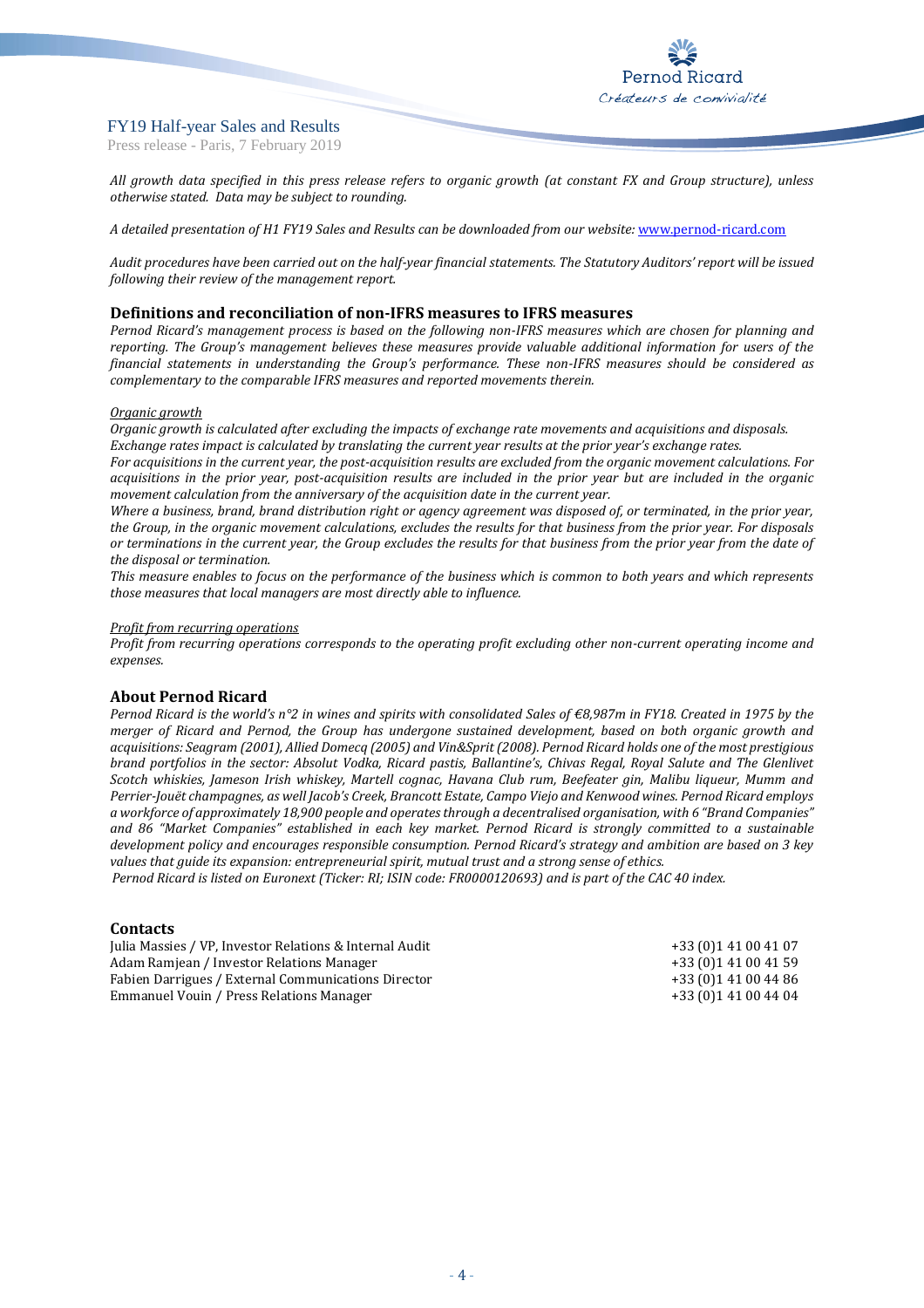

# **Appendices**

# **Emerging Markets**

|                    | <b>Asia-Rest of World</b> | <b>Americas</b>    | <b>Europe</b>   |  |  |
|--------------------|---------------------------|--------------------|-----------------|--|--|
| Algeria            | <b>Malaysia</b>           | Argentina          | Albania         |  |  |
| Angola             | Mongolia                  | <b>Bolivia</b>     | Armenia         |  |  |
| Cambodia           | Morocco                   | <b>Brazil</b>      | Azerbaijan      |  |  |
| Cameroon           | Mozambique                | Caribbean          | <b>Belarus</b>  |  |  |
| China              | <b>Namibia</b>            | Chile              | <b>Bosnia</b>   |  |  |
| Congo              | <b>Nigeria</b>            | Colombia           | <b>Bulgaria</b> |  |  |
| Egypt              | <b>Persian Gulf</b>       | Costa Rica         | Croatia         |  |  |
| Ethiopia           | Philippines               | Cuba               | Georgia         |  |  |
| Gabon              | Senegal                   | Dominican Republic | Hungary         |  |  |
| Ghana              | South Africa              | Ecuador            | Kazakhstan      |  |  |
| India              | Sri Lanka                 | Guatemala          | Kosovo          |  |  |
| Indonesia          | Syria                     | <b>Honduras</b>    | Latvia          |  |  |
| Iraq               | <b>Tanzania</b>           | <b>Mexico</b>      | Lithuania       |  |  |
| <b>Ivory Coast</b> | <b>Thailand</b>           | Panama             | Macedonia       |  |  |
| Jordan             | <b>Tunisia</b>            | Paraguay           | Moldova         |  |  |
| Kenya              | <b>Turkey</b>             | Peru               | Montenegro      |  |  |
| Laos               | Uganda                    | <b>Puerto Rico</b> | Poland          |  |  |
| Lebanon            | Vietnam                   | Uruguay            | Romania         |  |  |
| Madagascar         | Zambia                    | Venezuela          | <b>Russia</b>   |  |  |
|                    |                           |                    | Serbia          |  |  |
|                    |                           |                    | Ukraine         |  |  |

# **Strategic International Brands' organic Sales growth**

|                                       | <b>Volumes</b><br><b>H1 FY19</b><br>(in 9Lcs millions) | <b>Organic Sales growth</b><br><b>H1 FY19</b> | <b>Volumes</b> | Price/mix |
|---------------------------------------|--------------------------------------------------------|-----------------------------------------------|----------------|-----------|
| <b>Absolut</b>                        | 6.2                                                    | $-1%$                                         | $-2%$          | 1%        |
| <b>Chivas Regal</b>                   | 2.6                                                    | 7%                                            | 2%             | 5%        |
| <b>Ballantine's</b>                   | 4.3                                                    | 8%                                            | 8%             | 0%        |
| <b>Ricard</b>                         | 2.5                                                    | 5%                                            | 6%             | $-1%$     |
| <b>Jameson</b>                        | 4.3                                                    | 8%                                            | 6%             | 2%        |
| <b>Havana Club</b>                    | 2.5                                                    | 1%                                            | 2%             | $-2%$     |
| <b>Malibu</b>                         | 1.8                                                    | $-5%$                                         | $-6%$          | 1%        |
| <b>Beefeater</b>                      | 1.7                                                    | 9%                                            | 10%            | $-1%$     |
| <b>Martell</b>                        | 1.7                                                    | 23%                                           | 15%            | 8%        |
| <b>The Glenlivet</b>                  | 0.7                                                    | 11%                                           | 10%            | 1%        |
| <b>Royal Salute</b>                   | 0.1                                                    | 15%                                           | 15%            | 0%        |
| <b>Mumm</b>                           | 0.5                                                    | 2%                                            | 0%             | 2%        |
| Perrier-Jouët                         | 0.2                                                    | 12%                                           | 5%             | 7%        |
| <b>Strategic International Brands</b> | 29.1                                                   | 10%                                           | 4%             | 6%        |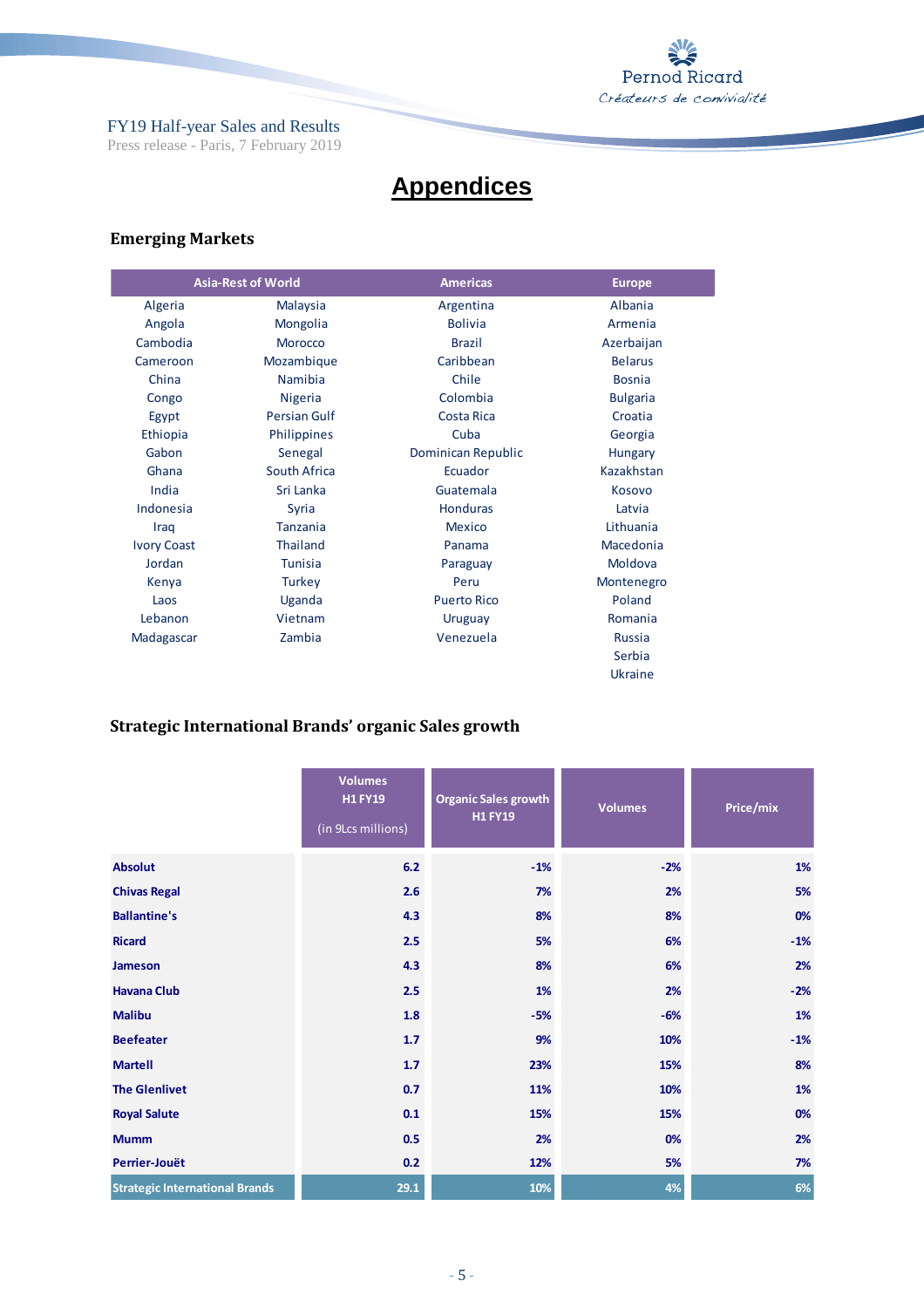Press release - Paris, 7 February 2019

**Sales Analysis by Period and Region**

| <b>Net Sales</b><br>(€ millions) | <b>H1 FY18</b> |        | <b>H1FY19</b>  |        | Change |       | <b>Organic Growth</b> |     | <b>Group Structure</b> |       | <b>Forex impact</b> |       |
|----------------------------------|----------------|--------|----------------|--------|--------|-------|-----------------------|-----|------------------------|-------|---------------------|-------|
| <b>Americas</b>                  | 1,369          | 27.7%  | 1,389          | 26.8%  | 20     | 1%    | 51                    | 4%  | (5)                    | 0%    | (26)                | $-2%$ |
| Asia / Rest of World             | 2.015          | 40.8%  | 2,266          | 43.7%  | 251    | 12%   | 323                   | 16% | (0)                    | 0%    | (73)                | $-4%$ |
| Europe                           | 1,552          | 31.4%  | 1,530          | 29.5%  | (23)   | $-1%$ | $\overline{4}$        | 0%  | (9)                    | $-1%$ | (17)                | $-1%$ |
| World                            | 4,937          | 100.0% | 5,185          | 100.0% | 248    | 5%    | 378                   | 8%  | (14)                   | 0%    | (115)               | $-2%$ |
|                                  |                |        |                |        |        |       |                       |     |                        |       |                     |       |
| <b>Net Sales</b><br>(€ millions) | <b>Q1 FY18</b> |        | <b>Q1 FY19</b> |        | Change |       | <b>Organic Growth</b> |     | <b>Group Structure</b> |       | <b>Forex impact</b> |       |
| <b>Americas</b>                  | 639            | 28.7%  | 636            | 26.6%  | (3)    | 0%    | 15                    | 2%  | (3)                    | 0%    | (15)                | $-2%$ |
| Asia / Rest of World             | 916            | 41.1%  | 1,084          | 45.4%  | 169    | 18%   | 208                   | 23% | (0)                    | 0%    | (39)                | $-4%$ |
| Europe                           | 671            | 30.2%  | 667            | 27.9%  | (4)    | $-1%$ | $\overline{7}$        | 1%  | (4)                    | $-1%$ | (8)                 | $-1%$ |
| World                            | 2,226          | 100.0% | 2,387          | 100.0% | 161    | 7%    | 230                   | 10% | (7)                    | 0%    | (62)                | $-3%$ |
|                                  |                |        |                |        |        |       |                       |     |                        |       |                     |       |
| <b>Net Sales</b><br>(€ millions) | <b>Q2 FY18</b> |        | Q2 FY19        |        | Change |       | <b>Organic Growth</b> |     | <b>Group Structure</b> |       | <b>Forex impact</b> |       |
| <b>Americas</b>                  | 730            | 26.9%  | 753            | 26.9%  | 23     | 3%    | 36                    | 5%  | (2)                    | 0%    | (10)                | $-1%$ |
| Asia / Rest of World             | 1,100          | 40.6%  | 1,182          | 42.2%  | 82     | 7%    | 116                   | 11% | (0)                    | 0%    | (34)                | $-3%$ |
| Europe                           | 881            | 32.5%  | 863            | 30.8%  | (18)   | $-2%$ | (4)                   | 0%  | (5)                    | $-1%$ | (9)                 | $-1%$ |
| World                            | 2,711          | 100.0% | 2,798          | 100.0% | 87     | 3%    | 148                   | 6%  | (8)                    | 0%    | (53)                | $-2%$ |

#### *Note:*

*Bulk Spirits are allocated by Region according to the Regions' weight in the Group Bulk Spirits are allocated by Region according to the Regions' weight in the Group*

*FY18 numbers restated for IFRS 15 norm as per Press Release 25 September 2018*

### **Summary Consolidated Income Statement**

| (€ millions)                                                                                                  | <b>H1 FY18</b> | <b>H1 FY19</b> | Change    |
|---------------------------------------------------------------------------------------------------------------|----------------|----------------|-----------|
| <b>Net sales</b>                                                                                              | 4,937          | 5,185          | 5%        |
| <b>Gross Margin after logistics costs</b>                                                                     | 3,027          | 3,239          | 7%        |
| Advertising and promotion expenses                                                                            | (771)          | (799)          | 4%        |
| <b>Contribution after A&amp;P expenditure</b>                                                                 | 2,257          | 2,440          | 8%        |
| Structure costs                                                                                               | (761)          | (786)          | 3%        |
| Profit from recurring operations                                                                              | 1,496          | 1,654          | 11%       |
| Financial income/(expense) from recurring operations                                                          | (153)          | (157)          | 2%        |
| Corporate income tax on items from recurring operations                                                       | (333)          | (379)          | 14%       |
| Net profit from discontinued operations, non-controlling interests<br>and share of net income from associates | (16)           | (13)           | $-19%$    |
| Group share of net profit from recurring operations                                                           | 994            | 1,105          | 11%       |
| Other operating income & expenses                                                                             | 62             | (66)           | <b>NA</b> |
| Financial income/(expense) from non-recurring operations                                                      | $\overline{4}$ | 1              | <b>NA</b> |
| Corporate income tax on items from non recurring operations                                                   | 87             | (18)           | <b>NA</b> |
| Group share of net profit                                                                                     | 1,147          | 1,023          | $-11%$    |
| Non-controlling interests                                                                                     | 16             | 14             | $-17%$    |
| <b>Net profit</b>                                                                                             | 1,163          | 1,036          | $-11%$    |

*Note:*

*FY18 numbers restated for IFRS 15 norm as per Press Release 25 September 2018*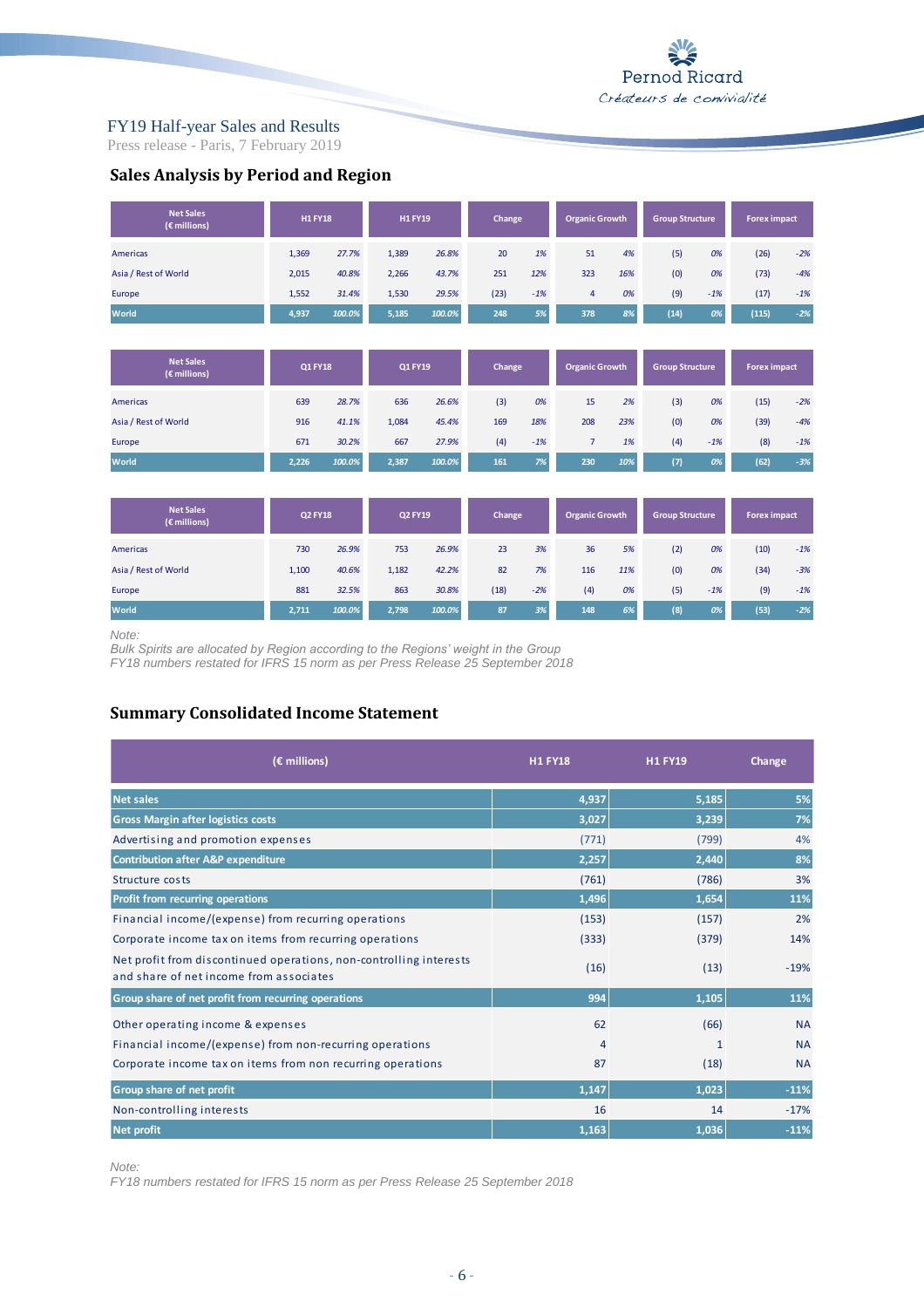

Press release - Paris, 7 February 2019

## **Profit from Recurring Operations by Region**

| World                                   |                |                |              |                       |                        |                     |
|-----------------------------------------|----------------|----------------|--------------|-----------------------|------------------------|---------------------|
| (€ millions)                            | <b>H1 FY18</b> | <b>H1 FY19</b> | Change       | <b>Organic Growth</b> | <b>Group Structure</b> | <b>Forex impact</b> |
| Net sales (Excl. T&D)                   | 4,937          | 5,185          | 5%           | 8%                    | (14)                   | (115)               |
|                                         | 100.0%         | 100.0%         | 248          | 378                   | 0%                     | $-2%$               |
| Gross margin after logistics costs      | 3,027          | 3,239          | 212          | 9%                    | (3)                    | $-2%$               |
|                                         | 61.3%          | 62.5%          | 7%           | 270                   | 0%                     | (55)                |
| Advertising & promotion                 | (771)          | (799)          | (28)         | 5%                    | (2)                    | $-2%$               |
|                                         | 15.6%          | 15.4%          | 4%           | (40)                  | 0%                     | 13                  |
| <b>Contribution after A&amp;P</b>       | 2,257          | 2,440          | 184          | 230                   | (5)                    | $-2%$               |
|                                         | 45.7%          | 47.1%          | 8%           | 10%                   | 0%                     | (41)                |
| <b>Profit from recurring operations</b> | 1,496          | 1,654          | 158          | 193                   | (8)                    | (26)                |
|                                         | 30.3%          | 31.9%          | 11%          | 13%                   | $-1%$                  | $-2%$               |
| <b>Americas</b>                         |                |                |              |                       |                        |                     |
| (€ millions)                            | <b>H1 FY18</b> | <b>H1 FY19</b> | Change       | <b>Organic Growth</b> | <b>Group Structure</b> | <b>Forex impact</b> |
| Not color (Fuel, TOD)                   | 1.250          | 1.200          | $20^{\circ}$ | A0/                   | IEN                    | $12C_1$             |
|                                         | 100.00         | 100.001        | 10/          | E <sub>1</sub>        | 0 <sup>0</sup>         | 20/                 |

| Net sales (Excl. T&D)                   | 1.369 | 100.0% | 1.389 | 100.0% | 20 | 1%    | 51 | 4%    | (5) | 0%    | (26) | $-2%$ |
|-----------------------------------------|-------|--------|-------|--------|----|-------|----|-------|-----|-------|------|-------|
| Gross margin after logistics costs      | 908   | 66.3%  | 942   | 67.8%  | 34 | 4%    | 29 | 3%    | (2) | 0%    |      | 1%    |
| Advertising & promotion                 | (283) | 20.7%  | (276) | 19.8%  |    | $-3%$ | 4  | $-1%$ | (1) | 1%    |      | $-2%$ |
| <b>Contribution after A&amp;P</b>       | 625   | 45.6%  | 666   | 48.0%  | 42 | 7%    | 33 | 5%    | (4) | $-1%$ | 12   | 2%    |
| <b>Profit from recurring operations</b> | 423   | 30.9%  | 470   | 33.8%  | 47 | 11%   | 36 | 8%    | (7) | $-2%$ | 18   | 4%    |

**Asia / Rest of the World**

| (€ millions)                            | <b>H1 FY18</b> |        | <b>H1 FY19</b> |        | Change |     | <b>Organic Growth</b> |     | <b>Group Structure</b> |    | <b>Forex impact</b> |       |
|-----------------------------------------|----------------|--------|----------------|--------|--------|-----|-----------------------|-----|------------------------|----|---------------------|-------|
| Net sales (Excl. T&D)                   | 2.015          | 100.0% | 2.266          | 100.0% | 251    | 12% | 323                   | 16% | (0)                    | 0% | (73)                | $-4%$ |
| Gross margin after logistics costs      | 1.166          | 57.9%  | 1.353          | 59.7%  | 187    | 16% | 231                   | 20% | (0)                    | 0% | (44)                | $-4%$ |
| <b>Advertising &amp; promotion</b>      | (279)          | 13.8%  | (309)          | 13.6%  | (30)   | 11% | (37)                  | 13% | $\mathbf{0}$           | 0% |                     | $-2%$ |
| <b>Contribution after A&amp;P</b>       | 887            | 44.0%  | 1.044          | 46.1%  | 157    | 18% | 194                   | 22% | (0)                    | 0% | (37)                | $-4%$ |
| <b>Profit from recurring operations</b> | 628            | 31.2%  | 766            | 33.8%  | 138    | 22% | 167                   | 26% | $\mathbf{0}$           | 0% | (29)                | $-5%$ |

**Europe**

| $(\epsilon$ millions)              | <b>H1 FY18</b> |        | <b>H1 FY19</b> |        | Change |       | <b>Organic Growth</b> |       | <b>Group Structure</b> |       | <b>Forex impact</b> |       |
|------------------------------------|----------------|--------|----------------|--------|--------|-------|-----------------------|-------|------------------------|-------|---------------------|-------|
| Net sales (Excl. T&D)              | 1,552          | 100.0% | 1.530          | 100.0% | (23)   | $-1%$ | 4                     | 0%    | (9)                    | $-1%$ | (17)                | $-1%$ |
| Gross margin after logistics costs | 953            | 61.4%  | 944            | 61.7%  | (9)    | $-1%$ | 9                     | 1%    | (1)                    | 0%    | (18)                | $-2%$ |
| <b>Advertising &amp; promotion</b> | (208)          | 13.4%  | (214)          | 14.0%  | (6)    | 3%    | (7)                   | 3%    | (0)                    | 0%    |                     | $-1%$ |
| <b>Contribution after A&amp;P</b>  | 745            | 48.0%  | 730            | 47.7%  | (15)   | $-2%$ |                       | 0%    | (1)                    | 0%    | (16)                | $-2%$ |
| Profit from recurring operations   | 445            | 28.7%  | 418            | 27.3%  | (27)   | $-6%$ | (10)                  | $-2%$ | (2)                    | 0%    | (15)                | $-3%$ |

*Note:*

*Bulk Spirits are allocated by Region according to the Regions' weight in the Group FY18 numbers restated for IFRS 15 norm as per Press Release 25 September 2018*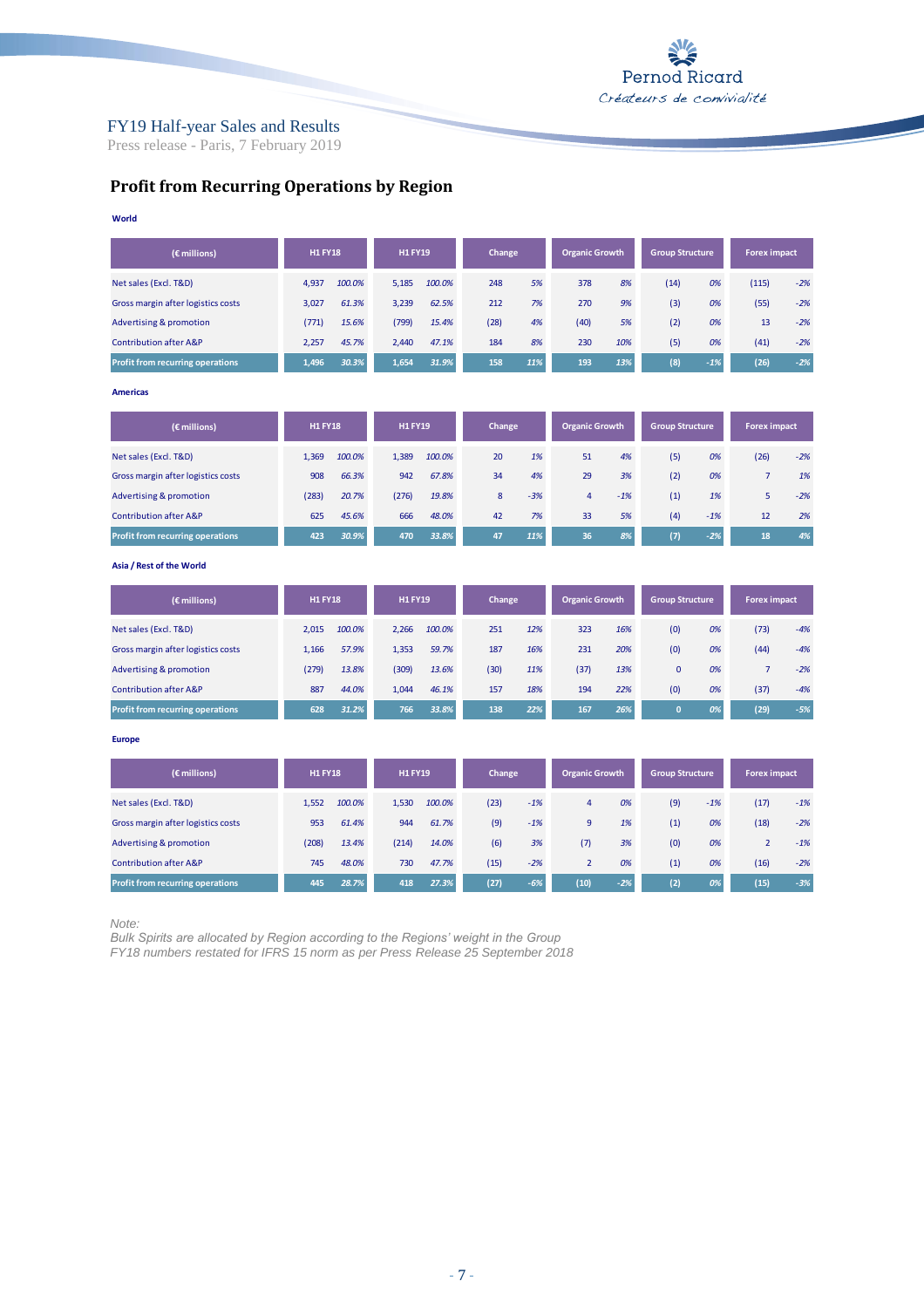

Press release - Paris, 7 February 2019

### **Foreign Exchange Impact**

| Forex impact H1 FY19  |            | Average rates evolution | <b>On Net Sales</b> | On Profit from<br><b>Recurring</b> |              |                   |
|-----------------------|------------|-------------------------|---------------------|------------------------------------|--------------|-------------------|
| (€ millions)          |            | <b>H1 FY18</b>          | <b>H1 FY19</b>      | %                                  |              | <b>Operations</b> |
| US dollar             | <b>USD</b> | 1.18                    | 1.15                | $-2.0%$                            | 26           | 16                |
| Chinese yuan          | <b>CNY</b> | 7.81                    | 7.91                | 1.2%                               | (7)          | (5)               |
| Indian rupee          | <b>INR</b> | 75.87                   | 81.93               | 8.0%                               | (45)         | (16)              |
| <b>Russian rouble</b> | <b>RUB</b> | 69.03                   | 76.13               | 10.3%                              | (13)         | (10)              |
| <b>Turkish Lira</b>   | <b>TRL</b> | 4.30                    | 6.44                | 49.6%                              | (19)         | (18)              |
| <b>Pound sterling</b> | <b>GBP</b> | 0.89                    | 0.89                | $-0.3%$                            | $\mathbf{1}$ | (1)               |
| Other                 |            |                         |                     |                                    | (58)         | $\overline{7}$    |
| <b>Total</b>          |            |                         |                     |                                    | (115)        | (26)              |

#### **For full-year FY19, a positive FX impact on PRO of c. +€30m is expected<sup>1</sup>**

*Notes:*

*Impact on PRO includes strategic hedging on Forex*

*1. Based on average FX rates for full FY 19 projected on 24 January 2019, particularly EUR/USD = 1.14*

### **Sensitivity of profit and debt to EUR/USD exchange rate**

### Estimated impact of a 1% appreciation of the USD and linked currencies<sup>(1)</sup>

| Impact on the income statement $^{(2)}$  | $(\epsilon$ millions) |
|------------------------------------------|-----------------------|
| Profit from recurring operations         | $+21$                 |
| <b>Financial expenses</b>                | (2)                   |
| Pre-tax profit from recurring operations | $+19$                 |

| Impact on the balance sheet     | $(\epsilon$ millions) |
|---------------------------------|-----------------------|
| Increase/(decrease) in net debt | +41                   |

*(1) CNY, HKD (2) Full-year effect*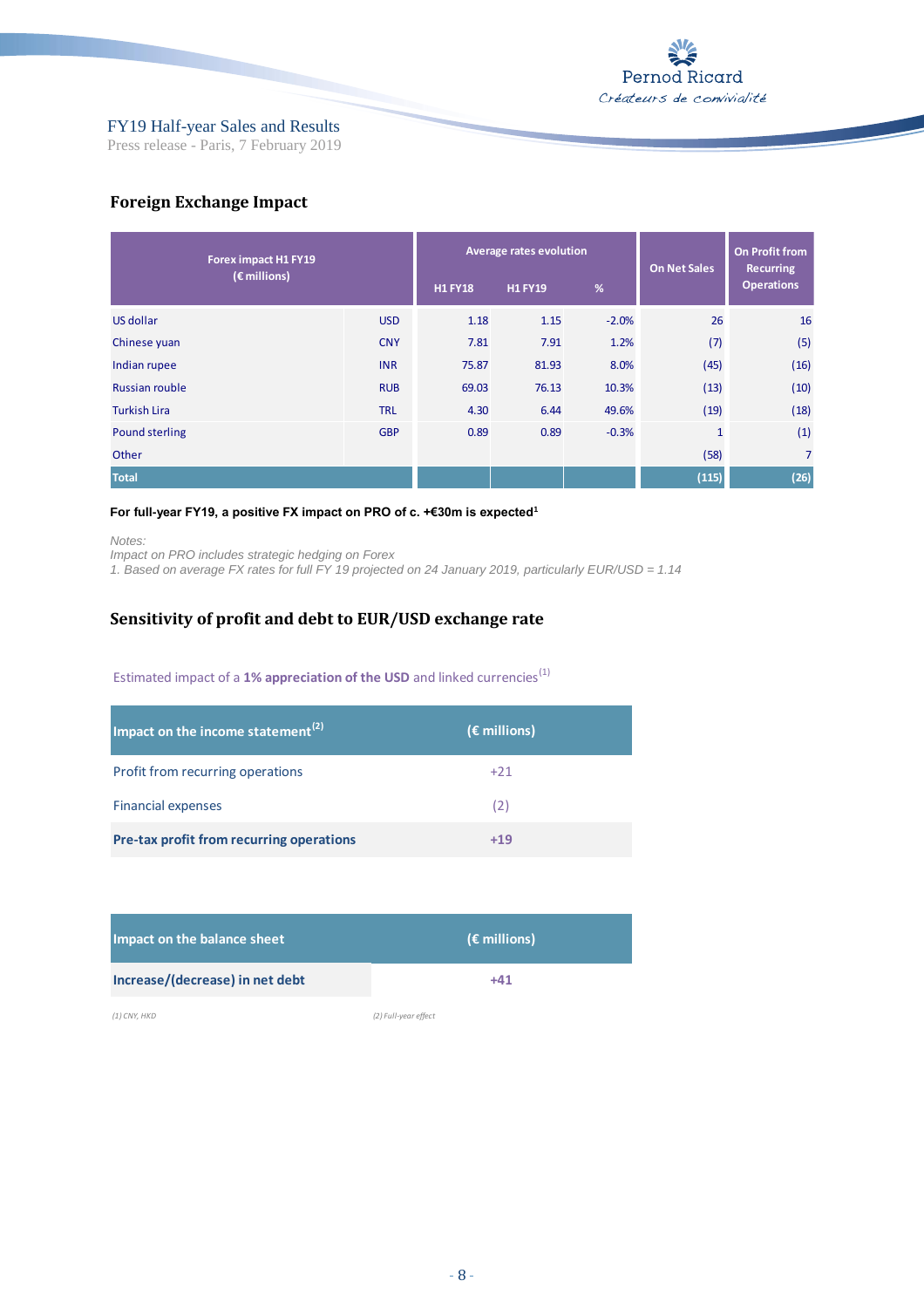

Press release - Paris, 7 February 2019

### **Balance Sheet**

| <b>Assets</b><br>(€ millions)                     | 30/06/2018     | 31/12/2018     |
|---------------------------------------------------|----------------|----------------|
| (Net book value)                                  |                |                |
| <b>Non-current assets</b>                         |                |                |
| Intangible assets and goodwill                    | 16,858         | 16,998         |
| Tangible assets and other assets                  | 3,322          | 3,408          |
| Deferred tax assets                               | 1,556          | 1,571          |
| <b>Total non-current assets</b>                   | 21,737         | 21,976         |
| <b>Current assets</b>                             |                |                |
| Inventories                                       | 5,472          | 5,515          |
| of which aged work-in-progress                    | 4,532          | 4,581          |
| of which non-aged work-in-progress                | 71             | 84             |
| Receivables (*)                                   | 1,122          | 1,991          |
| <b>Trade receivables</b>                          | 1,031          | 1.932          |
| Other trade receivables                           | 91             | 59             |
| Other current assets                              | 280            | 282            |
| Other operating current assets                    | 273            | 275            |
| Tangible/intangible current assets                | $\overline{7}$ | $\overline{7}$ |
| Tax receivable                                    | 177            | 80             |
| Cash and cash equivalents and current derivatives | 771            | 928            |
| <b>Total current assets</b>                       | 7,821          | 8,797          |
| Assets held for sale                              | $\mathbf{0}$   | 6              |
| <b>Total assets</b>                               | 29.558         | 30.779         |

(\*) after disposals of receivables of: **610 772**

| Liabilities and shareholders' equity<br>(€ millions)         | 30/06/2018   | 31/12/2018 |
|--------------------------------------------------------------|--------------|------------|
| <b>Group Shareholders' equity</b>                            | 14,797       | 15,479     |
| Non-controlling interests                                    | 181          | 180        |
| of which profit attributable to non-controlling interests    | 26           | 14         |
| <b>Total Shareholders' equity</b>                            | 14,978       | 15,659     |
|                                                              |              |            |
| Non-current provisions and deferred tax liabilities          | 3,567        | 3,643      |
| Bonds non-current                                            | 6.777        | 6,865      |
| Non-current financial liabilities and derivative instruments | 494          | 475        |
| <b>Total non-current liabilities</b>                         | 10,838       | 10,983     |
|                                                              |              |            |
| <b>Current provisions</b>                                    | 143          | 133        |
| Operating payables                                           | 1,951        | 2,214      |
| Other operating payables                                     | 960          | 750        |
| of which other operating payables                            | 621          | 683        |
| of which tangible/intangible current payables                | 338          | 66         |
| Tax payable                                                  | 225          | 238        |
| Bonds - current                                              | 93           | 96         |
| Current financial liabilities and derivatives                | 371          | 706        |
| <b>Total current liabilities</b>                             | 3,743        | 4,137      |
|                                                              |              |            |
| Liabilities held for sale                                    | $\mathbf{0}$ | $\Omega$   |
| Total liabilities and shareholders' equity                   | 29,558       | 30,779     |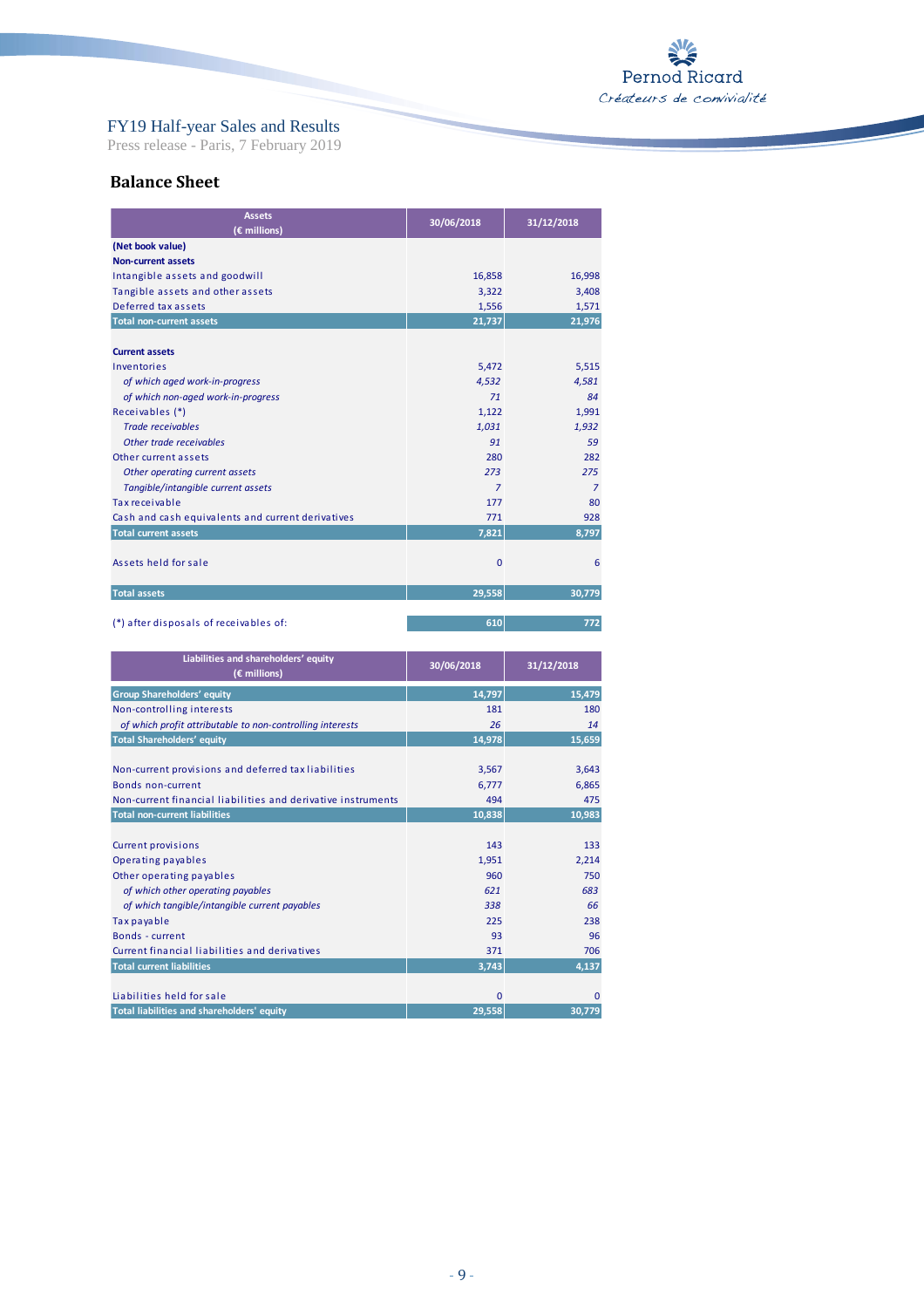Press release - Paris, 7 February 2019

# **Analysis of Working Capital Requirement**

| (€ millions)                                      | <b>June</b><br>2017 | <b>December</b><br>2017 | June<br>2018 | <b>December</b><br>2018          | <b>H1 FY18 WC</b><br>change* | <b>H1 FY19 WC</b><br>change* |
|---------------------------------------------------|---------------------|-------------------------|--------------|----------------------------------|------------------------------|------------------------------|
| Aged work in progress                             | 4,416               | 4,356                   | 4,532        | 4,581                            | (25)                         | 64                           |
| Advances to suppliers for wine and ageing spirits | 5                   | 24                      | 10           | 29                               | 20                           | 19                           |
| Payables on wine and ageing spirits               | (107)               | (153)                   | (96)         | (172)                            | (47)                         | (77)                         |
| Net aged work in progress                         | 4,314               | 4,228                   | 4,447        | 4,439                            | (52)                         | 7                            |
|                                                   |                     |                         |              |                                  |                              |                              |
| Trade receivables before factoring/securitization | 1,617               | 2,603                   | 1,641        | 2,704                            | 1,042                        | 1,054                        |
| Advances from customers                           | (16)                | (8)                     | (6)          | (6)                              | 8                            | (1)                          |
| Other receivables                                 | 333                 | 315                     | 353          | 305                              | 5                            | (1)                          |
| Other inventories                                 | 818                 | 837                     | 869          | 849                              | 42                           | (16)                         |
| Non-aged work in progress                         | 72                  | 59                      | 71           | 84                               | (12)                         | 11                           |
| Trade payables and other                          | (2, 323)            | (2, 565)                | (2,471)      | (2,719)                          | (302)                        | (238)                        |
| <b>Gross operating working capital</b>            | 502                 | 1,241                   | 457          | 1,217                            | 782                          | 809                          |
|                                                   |                     |                         |              |                                  |                              |                              |
| Factoring/Securitization impact                   | (557)               | (840)                   | (610)        | (772)                            | (294)                        | (162)                        |
| <b>Net Operating Working Capital</b>              | (56)                | 402                     | (153)        | 445                              | 489                          | 648                          |
|                                                   |                     |                         |              |                                  |                              |                              |
| <b>Net Working Capital</b>                        | 4,258               | 4,630                   | 4,294        | 4,884                            | 436                          | 654                          |
|                                                   |                     |                         |              |                                  |                              |                              |
| * without FX effects and reclassifications        |                     |                         |              | Of which recurring variation     | 453                          | 651                          |
|                                                   |                     |                         |              | Of which non recurring variation | (17)                         | 3                            |

### **Net Debt**

|                                                      | 30/06/2018     |                    |              | 31/12/2018     |                    |                         |
|------------------------------------------------------|----------------|--------------------|--------------|----------------|--------------------|-------------------------|
| (€ millions)                                         | <b>Current</b> | <b>Non-current</b> | <b>Total</b> | <b>Current</b> | <b>Non-current</b> | <b>Total</b>            |
| <b>Bonds</b>                                         | 93             | 6,777              | 6,869        | 96             | 6,865              | 6,961                   |
| Syndicated loan                                      |                |                    |              |                |                    |                         |
| Commercial paper                                     | 280            |                    | 280          | 505            |                    | 505                     |
| Other loans and long-term debts                      | 80             | 463                | 542          | 195            | 455                | 651                     |
| <b>Other financial liabilities</b>                   | 360            | 463                | 822          | 700            | 455                | 1,156                   |
| <b>Gross Financial debt</b>                          | 452            | 7,239              | 7,691        | 796            | 7,320              | 8,117                   |
| Fair value hedge derivatives - assets                |                |                    |              |                |                    |                         |
| Fair value hedge derivatives -liabilities            |                | 25                 | 25           |                | 14                 | 14                      |
| <b>Fair value hedge derivatives</b>                  | ×.             | 25                 | 25           | ۰              | 14                 | 14                      |
| Net investment hedge derivatives - assets            |                |                    |              |                |                    |                         |
| Net investment hedge derivatives -liabilities        |                |                    |              |                |                    |                         |
| Net investment hedge derivatives                     | ×              | ×.                 |              |                |                    |                         |
| Net asset hedging derivative instruments-assets      | (1)            |                    | (1)          |                |                    |                         |
| Net asset hedging derivative instruments-liabilities | ٠              | ٠                  |              | 2              |                    | $\overline{\mathbf{c}}$ |
| Net asset hedging derivative instruments             | (1)            | н                  | (1)          | $\overline{2}$ |                    | 2                       |
| <b>Financial debt after hedging</b>                  | 452            | 7,265              | 7,716        | 798            | 7,334              | 8,132                   |
| <b>Cash and cash equivalents</b>                     | (754)          | ٠                  | (754)        | (910)          | н                  | (910)                   |
| <b>Net financial debt</b>                            | (303)          | 7,265              | 6,962        | (112)          | 7,334              | 7,223                   |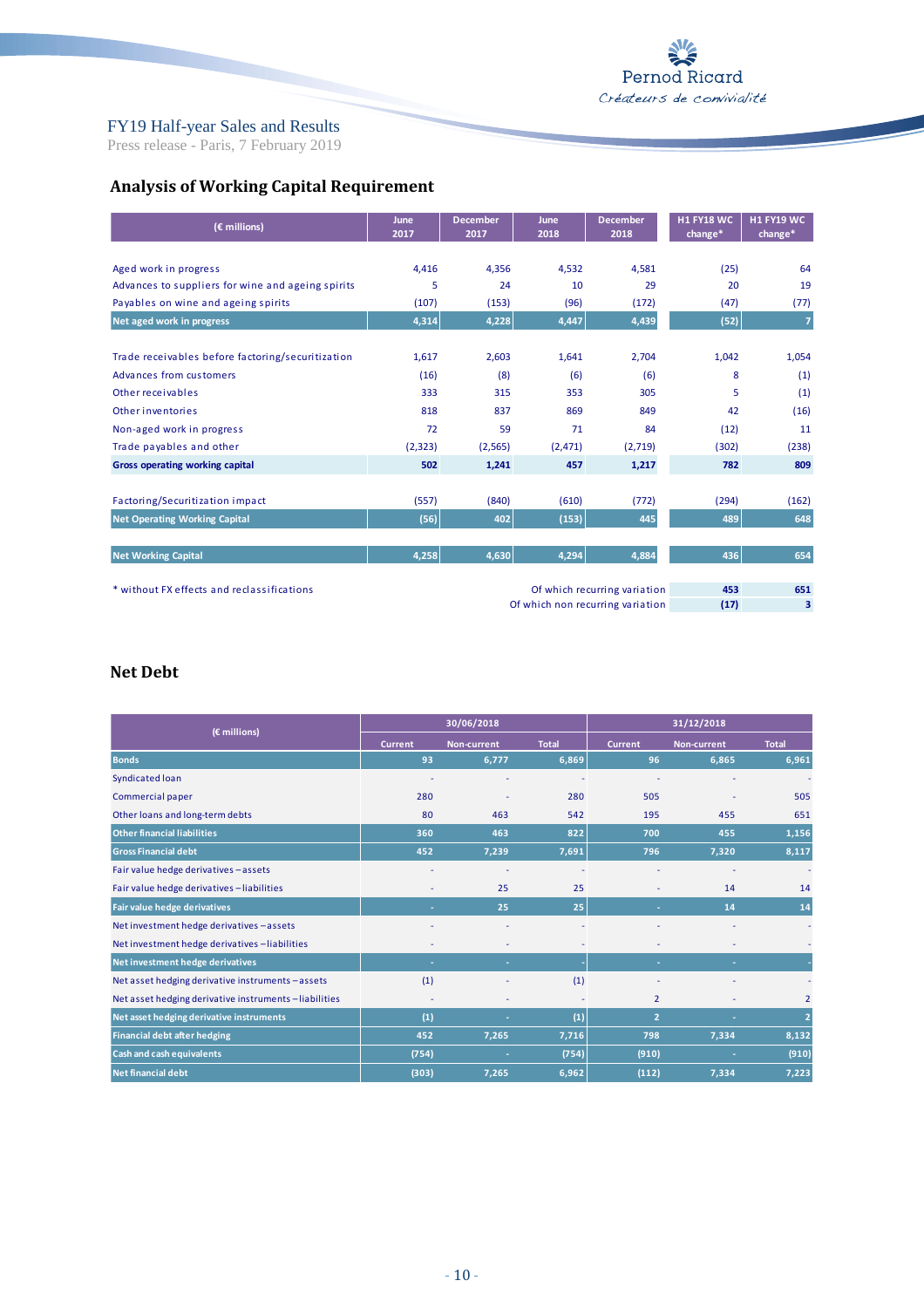Press release - Paris, 7 February 2019

### **Change in Net Debt**

| (€ millions)                                                                                                    | 31/12/2017   | 31/12/2018     |
|-----------------------------------------------------------------------------------------------------------------|--------------|----------------|
| Operating profit                                                                                                | 1,558        | 1,588          |
| Depreciation and amortisation                                                                                   | 106          | 111            |
| Net change in impairment of goodwill, PPE and intangible assets                                                 | $\mathbf{1}$ | 26             |
| Net change in provisions                                                                                        | (17)         | $\overline{4}$ |
| Retreatment of contributions to pension plans acquired from Allied Domecq and others                            | 3            | 3              |
| Changes in fair value on commercial derivatives and biological assets                                           | (2)          | (5)            |
| Net (gain)/loss on disposal of assets                                                                           | (39)         | (1)            |
| Share-based payments                                                                                            | 18           | 18             |
| Self-financing capacity before interest and tax                                                                 | 1,628        | 1,744          |
| Decrease / (increase) in working capital requirements                                                           | (436)        | (654)          |
| Net interest and tax payments                                                                                   | (263)        | (374)          |
| Net acquisitions of non financial assets and others                                                             | (129)        | (131)          |
| <b>Free Cash Flow</b>                                                                                           | 799          | 585            |
| of which recurring Free Cash Flow                                                                               | 690          | 622            |
| Net disposal of financial assets and activities, contributions to pension plans acquired from Allied Domecq and | 8            | (103)          |
| Dividends paid                                                                                                  | (543)        | (636)          |
| (Acquisition) / Disposal of treasury shares and others                                                          | (32)         | (54)           |
| Decrease / (increase) in net debt (before currency translation adjustments)                                     | 231          | (208)          |
| IFRS 15 opening adjustment                                                                                      |              | 16             |
| Foreign currency translation adjustment                                                                         | 245          | (69)           |
| Decrease / (increase) in net debt (after currency translation adjustments)                                      | 476          | (260)          |
| Initial net debt                                                                                                | (7,851)      | (6,962)        |
| Final net debt                                                                                                  | (7, 375)     | (7, 223)       |

## **Net Debt Maturity at 31 December 2018**

#### € billions



Note: Available cash at end December 2018: €0.9bn in cash and €2.5bn syndicated credit not used (syndicated credit coming to maturity in June 2023)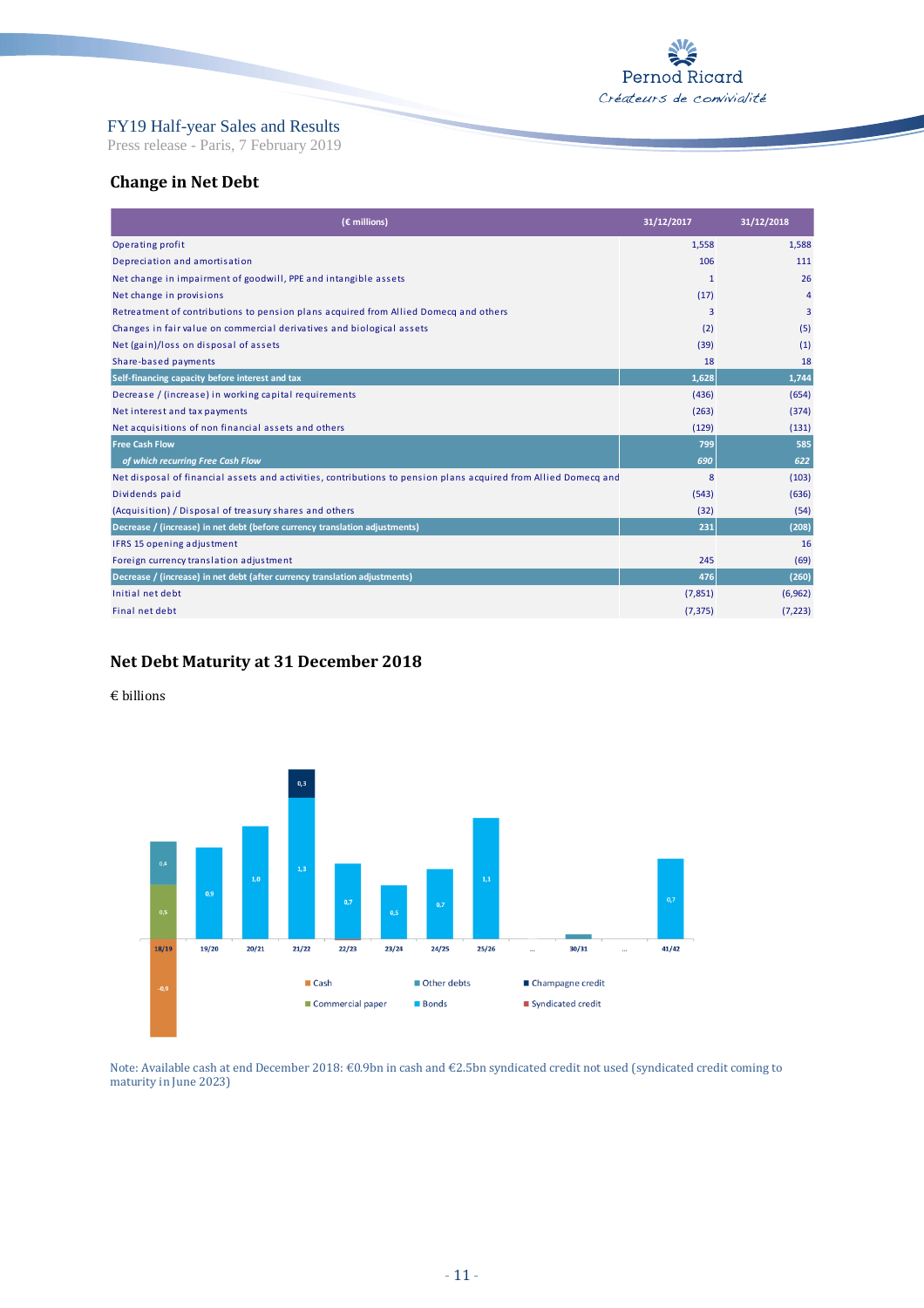

Press release - Paris, 7 February 2019



## **Gross Debt after hedging at 31 December 2018<sup>1</sup>**

#### **Natural debt hedging maintained: EUR/USD breakdown close to that of EBITDA 77% of Gross debt at fixed rates**

*1. includes fair value and net foreign currency asset hedge derivatives*

### **Bond details**

| <b>Currency</b> | Par value                                                      | Coupon                | <b>Issue date</b> | <b>Maturity date</b>     |
|-----------------|----------------------------------------------------------------|-----------------------|-------------------|--------------------------|
|                 | € 850 m                                                        | 2.000%                | 20/03/2014        | 22/06/2020               |
|                 | € 650 $m$                                                      | 2.125%                | 29/09/2014        | 27/09/2024               |
| <b>EUR</b>      | € 500 m                                                        | 1.875%                | 28/09/2015        | 28/09/2023               |
|                 | € 600 m                                                        | 1.500%                | 17/05/2016        | 18/05/2026               |
|                 |                                                                |                       |                   |                          |
|                 | \$1,000 m                                                      | 5.750%                | 07/04/2011        | 07/04/2021               |
|                 | $$1,500$ m                                                     | 4.450%                | 25/10/2011        | 15/01/2022               |
| <b>USD</b>      | \$1,650 m o/w:<br>\$800 m at 10.5 years<br>\$850 m at 30 years | 4.250%<br>5.500%      | 12/01/2012        | 15/07/2022<br>15/01/2042 |
|                 | \$201 m                                                        | Libor $6m + s$ spread | 26/01/2016        | 26/01/2021               |
|                 | \$600 <sub>m</sub>                                             | 3.250%                | 08/06/2016        | 08/06/2026               |